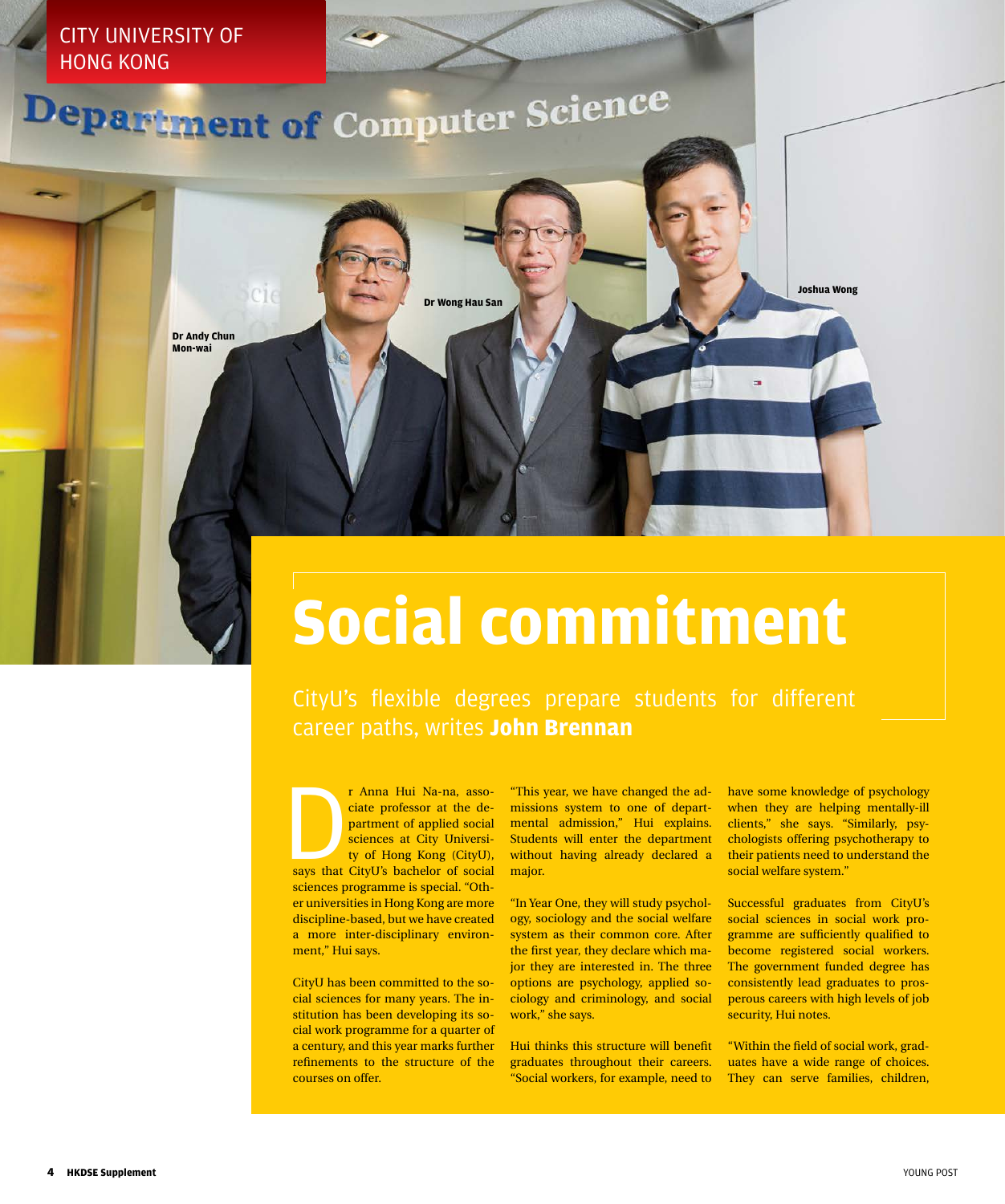## CITY UNIVERSITY OF HONG KONG



Photo: CityU



**Other universities in Hong Kong are more discipline-based, but we have created a more inter-disciplinary environment**

senior citizens, drug addicts, or victims of physical abuse," she adds.

To prepare students for a career in social work, the programme incorporates a significant amount of practical training. The same applies to the rest of CityU's social science programmes.

"Sociology and criminology are, again, general degrees but our graduates have some special career choices. For example, because they study criminal behaviour, criminology students often join the police, the correctional service, or the immigration or customs services," Hui says. The CityU degree in criminology and sociology is the only bachelor's degree in Hong Kong funded by the University Grants Committee.

According to Hui, criminologists also need interdisciplinary knowledge. For instance, the chances of successfully tackling criminal behaviour and its surrounding motivations are improved drastically by a strong background in psychology.

This broader perspective can some-

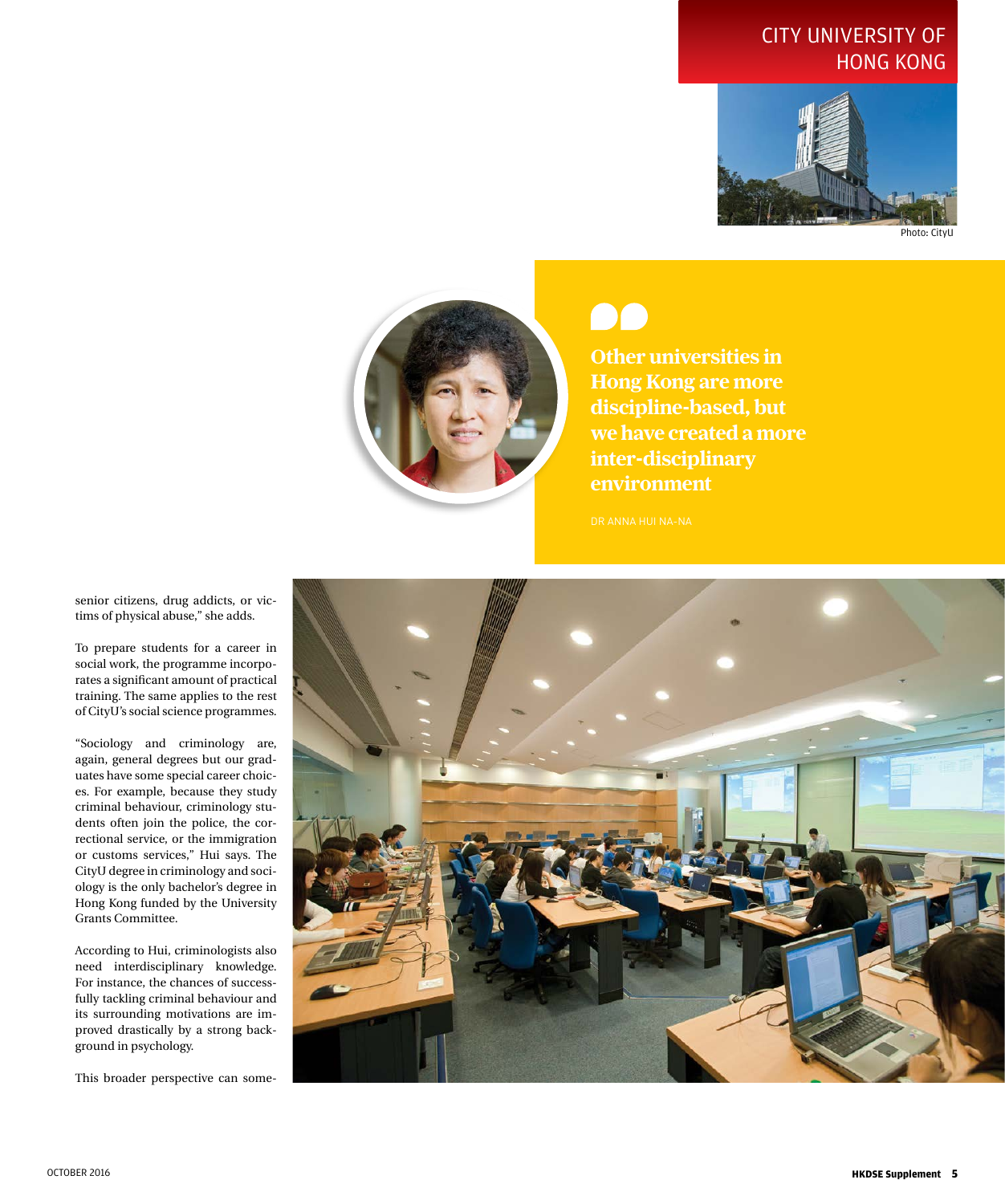

times lead students to ask important questions, such as "whether there's something wrong with the whole system rather than just the individual," she says.

Some sociology and criminology graduates go on to work with NGOs, as advocates for social or political causes. "Majors in psychology will usually be employed in academic fields, such as research." A career in human resources is also a possibility, she adds.

Students enrolled in CityU's computer science programmes are also given a variety of career choices, especially with the incredible rate that technology is improving. Dr. Wong Hau San, CityU associate head and associate professor at the department of computer science, says the department's curriculum has unique elements that distinguish it from the rest of Hong Kong's computer science programmes.

In Year One, students cover the fundamentals of computer science, alongside more general science courses. But Year Two, Wong says, is exceptional in nature. "Students can specialise in one of our specific study streams," he says. Streams include information security, multimedia computing, software engineering and project management. The department recently added a new stream, data science, in light of the increased importance of big data, Wong notes.

Dr Andy Chun Hon-wai, associate professor at the CityU department of computer science, says Year Three is also unique. "We are the only university in Hong Kong that has a mandatory placement programme," Chun says. "At CityU, students not only learn technical skills, they also gain a year of valuable, real-world experience." Organisations participating in these paid placements have included HSBC, Disneyland, and IBM.

"The final year project is like a capstone in American universities," says Chun. "Students put everything they've learned into a tangible artifact, such as computer software, to prove they can design, implement, test, and demonstrate a final product by themselves."

Wong says the chance to study outside of Hong Kong has been anoth-